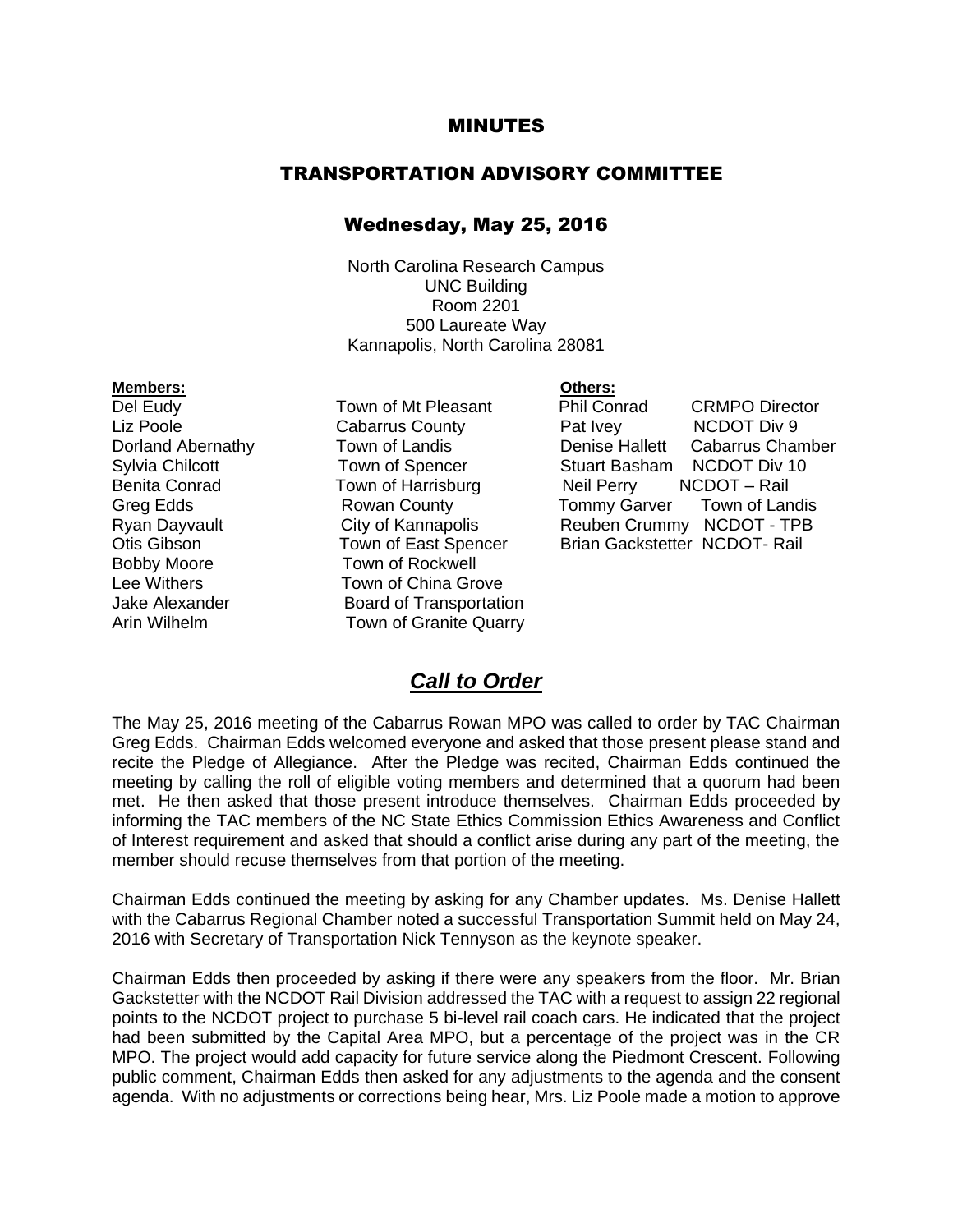the agenda and Mr. Dorland Abernathy seconded that motion. TAC members voted unanimously to approve.

### **CONSENT AGENDA**

All items on the consent agenda are considered to be routine and may be enacted by one motion. If a TAC member requests discussion on an item, the item will be removed from the consent agenda and considered separately. The following items were presented for TAC consideration on the Consent Agenda:

### FY 2016-2025 MTIP Amendment #4

The first project amendment is a change in funding for I-3802B I-85 widening from GARVEEE to traditional federal funding (NHP). The second project is a change in the project description for the I-85 pavement rehabilitation project (I-5859) to extend the northern limit based on the interstate maintenance prioritization. The third project is widening of Derita Road or U-4910A and U-4910B and would delay construction from FY 2016 to FY 2017 due to the pre-construction schedule. The A section is STP funded. The fourth project is a delay of construction from 2015 to 2016 for U-5522 for the Concord Traffic Management System. The fifth project is the delay by one fiscal year in right-ofway and construction to FY 2018 for the Concord Mills Blvd flyover U-5806 to minimize traffic disruptions. The sixth project is a 3 year acceleration of B-5793 or bridge on Crowell Road to FY 2017. The seventh project is a new greenway project in Landis as part of the Grant's Creek Greenway or EB-5813. The eighth project is the delay of right-of way by one fiscal year to FY 2016 for the Mt. Vernon Road bridge replacement B-5160. The ninth project is the seven year construction acceleration to FY 2018 of the Peach Orchard Road bridge replacement B-5769. The final project R-5778 is to provide access to a proposed industrial site also known as Bill McGee Road. Mr. Ryan Dayvault then made a motion to accept and approve the Consent Agenda item with Mr. Otis Gibson following with a second to the motion. TAC members voted unanimously to approve.

### **THIS CONCLUDES THE CONSENT AGENDA**

## *Approval of March 23, 2016 Minutes*

Chairman Edds called TAC members' attention to the minutes of the March 23, 2016 TAC meeting included in their agenda packets. He asked if there were any adjustments or corrections to the minutes. With no adjustments or corrections being heard, Mr. Del Eudy made a motion to approve the minutes as presented and Mr. Arin Wilhelm seconded the motion. The TAC members followed with a unanimous vote of approval.

## *TIP Priority Project STI Results*

CRMPO Executive Director Phil Conrad reported to the TAC members that NCDOT has applied their methodology to rank transportation projects across the state. This methodology includes a quantitative component that was recently released for all projects in NC. He noted that NCDOT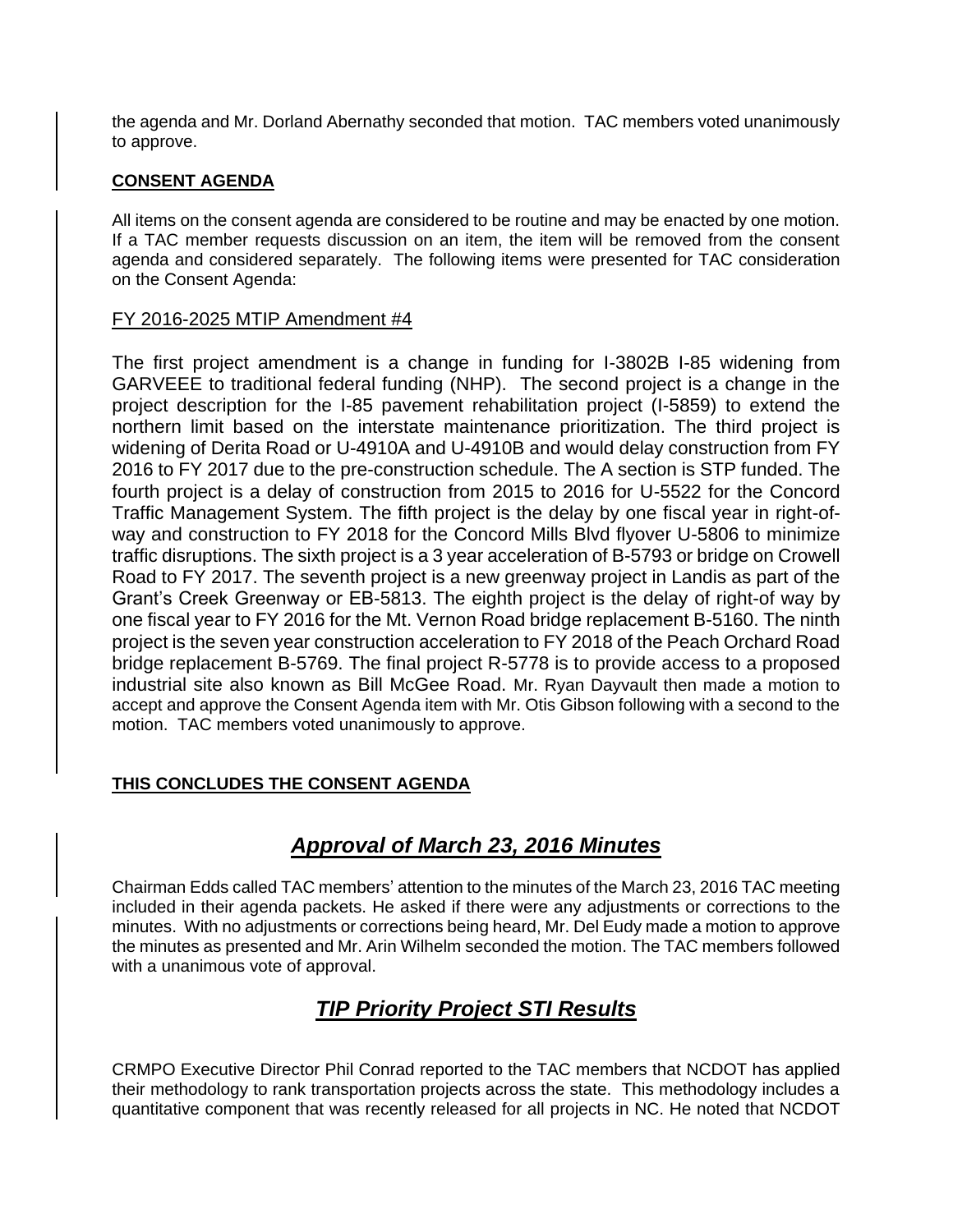will incorporate the quantitative scores with the local input (MPO) points and Division Engineer rankings/points to initiate the development of the FY 2018-2027 TIP. He referred to the TAC packets that included tables showing the results for the top highway, aviation, rail, sidewalk, and greenway projects in the MPO area. He stated that MPO staff had applied the local methodology and provided a scenario for allocating points to projects in all categories. TAC members asked specific questions about project points under the regional tier. Ms. Liz Poole expressed frustration with the progress on the George Liles Parkway extension. NCDOT staff indicated the low quantitative score has been a barrier for this project. (The project scored a 10 under P4.0.) After some discussion by the members, Mr. Dorland Abernathy made a motion to endorse the local input point allocation for the regional tier projects for the CR MPO. Mr. Bobby Moore seconded the motion, and the members voted to approve with Mr. Lee Withers opposed.

## *Amended Prospectus*

Phil reported to the TAC members that the Cabarrus-Rowan MPO last adopted a Prospectus in September 2003 in response to the expansion of the MPO Planning Boundary in Rowan County. He stated that the Prospectus is a menu of tasks that the MPO staff can pursue and document as part of the UPWP. He referenced recent changes requested by the Transportation Planning Branch (TPB) as well as noted many of the task codes or line items have been consolidated from the last version. He stated that MPO staff has made revisions to the Prospectus based on input from TPB.

After little discussion, Mr. Ryan Dayvault made a motion to approve the amended Prospectus. Mr. Lee Withers seconded the motion and TAC members voted unanimously to approve.

# *TAP Program Project Call*

Phil reported to the TAC members that MPO staff introduced a new program in 2015 called the Transportation Alternatives Program (TAP). He noted that this program is similar to the STP-DA suballocation program, requiring a 20 percent local match for bicycle and pedestrian eligible projects. He stated that the ten year allocation is a total of \$2.2 million to the Cabarrus-Rowan MPO and also that the TAC recently adopted the TAP Program Selection Process. He mentioned that the MPO issued a call for project proposals that concluded on April 30<sup>th</sup> with receipt of a total of 3 project proposals submitted by the cities of Concord and Salisbury**.** He displayed a resolution from the City of Salisbury committing to the local match as well as noted a letter in the TAC packets from the City of Concord.

After little discussion, Mr. Ryan Dayvault made a motion to approve the amended Prospectus. Ms. Sylvia Chilcott seconded the motion and TAC members voted unanimously to approve.

## *Reports/CRMPO Business*

 $\checkmark$  Local Reports - MPO/TPB/NCDOT Division 9 & 10 – Mr. Pat Ivey, NCDOT Division 9 reviewed the Division 9 project updates list included in the members' packets. He called members' attention to specific projects within the MPO area. Mr. Stuart Basham, NCDOT